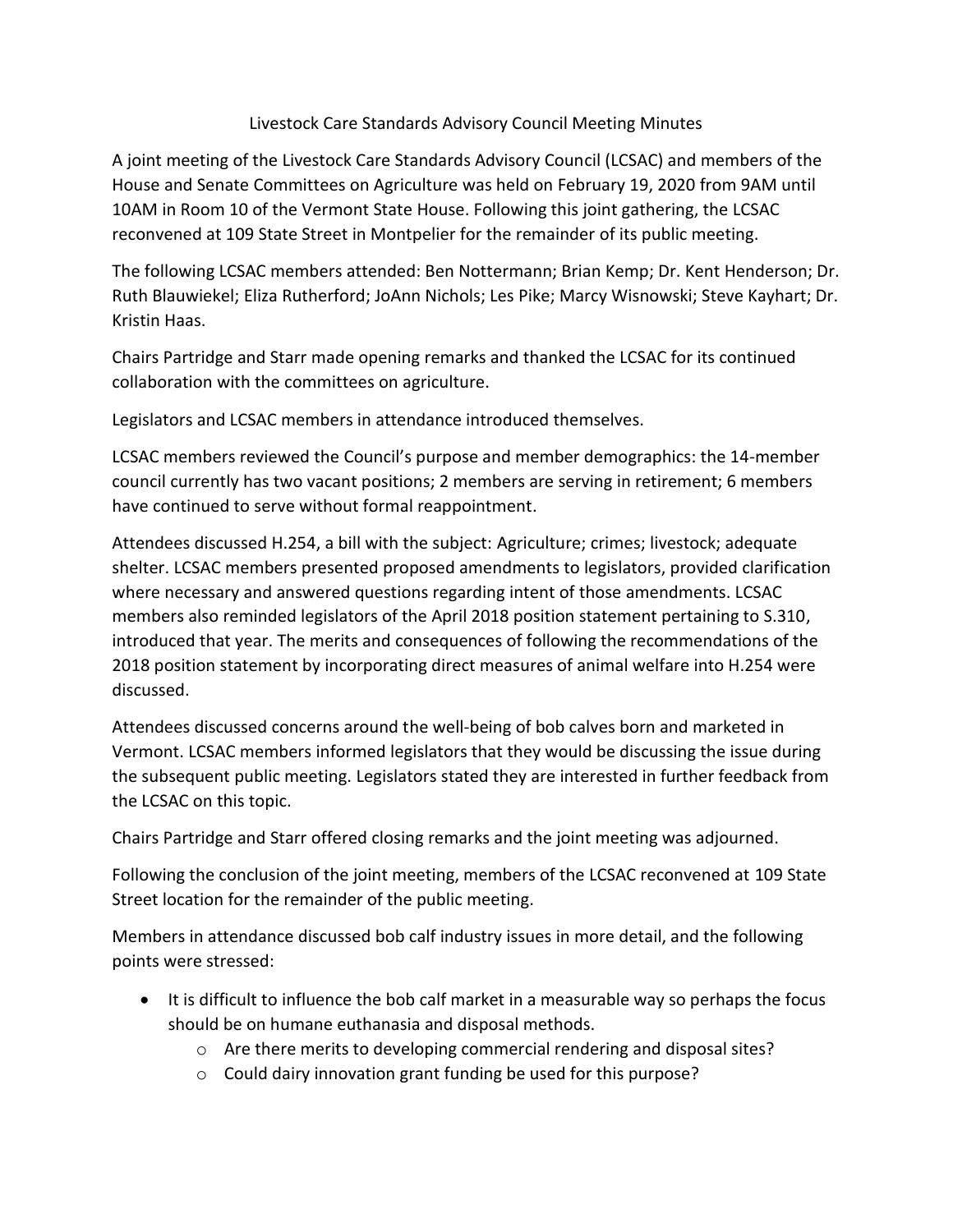- Could farmers who dip navels, feed colostrum and retain calves for additional time prior to marketing be incentivized to continue best practices; could markets identify these farmers and reward them?
- There is potential benefit to using beef genetics.
- Three possible approaches to improving bob calf welfare were discussed:
	- $\circ$  Engage in practices that lessen he number of bob calves. This approach is not without consequences because heifer calves may subsequently be devalued over time.
	- o Incentivize farmers to engage in best practices.
	- o Focus on supporting options for humane euthanasia and appropriate disposal. This would lessen the need to ship weak and unthrifty bob calves -> resulting in fewer bob calves going to market -> lessen the supply -> raise prices/improve the market -> encourage farmers to implement best practices for those calves that are shipped to optimize economic benefit. There is a public perception challenge associated with euthanizing calves.

Attendees discussed H.254 in more detail, including the possibility of collating and disseminating resources that could be useful to humane officers and others who serve a role in the investigation and resolution of animal welfare allegations. The LCSAC agreed to:

- Compile reference material on body condition scoring by species.
- Review and consult with the VT Veterinary Medical Association regarding the speciesspecific animal care brochures; consider updating as needed.
- Obtain and repurpose the \$600 in remaining funds from the cow/calf transport fundraising effort.
- Provide information to humane officers about existing welfare audit programs used by some Vermont producers.
- Stay apprised of efforts to rejuvenate the VT Animal Control Association and consider partnering with that organization on pertinent efforts.

The meeting was adjourned at 11:25AM.

Respectfully submitted,

KNACON-DOM

Kristin M. Haas, DVM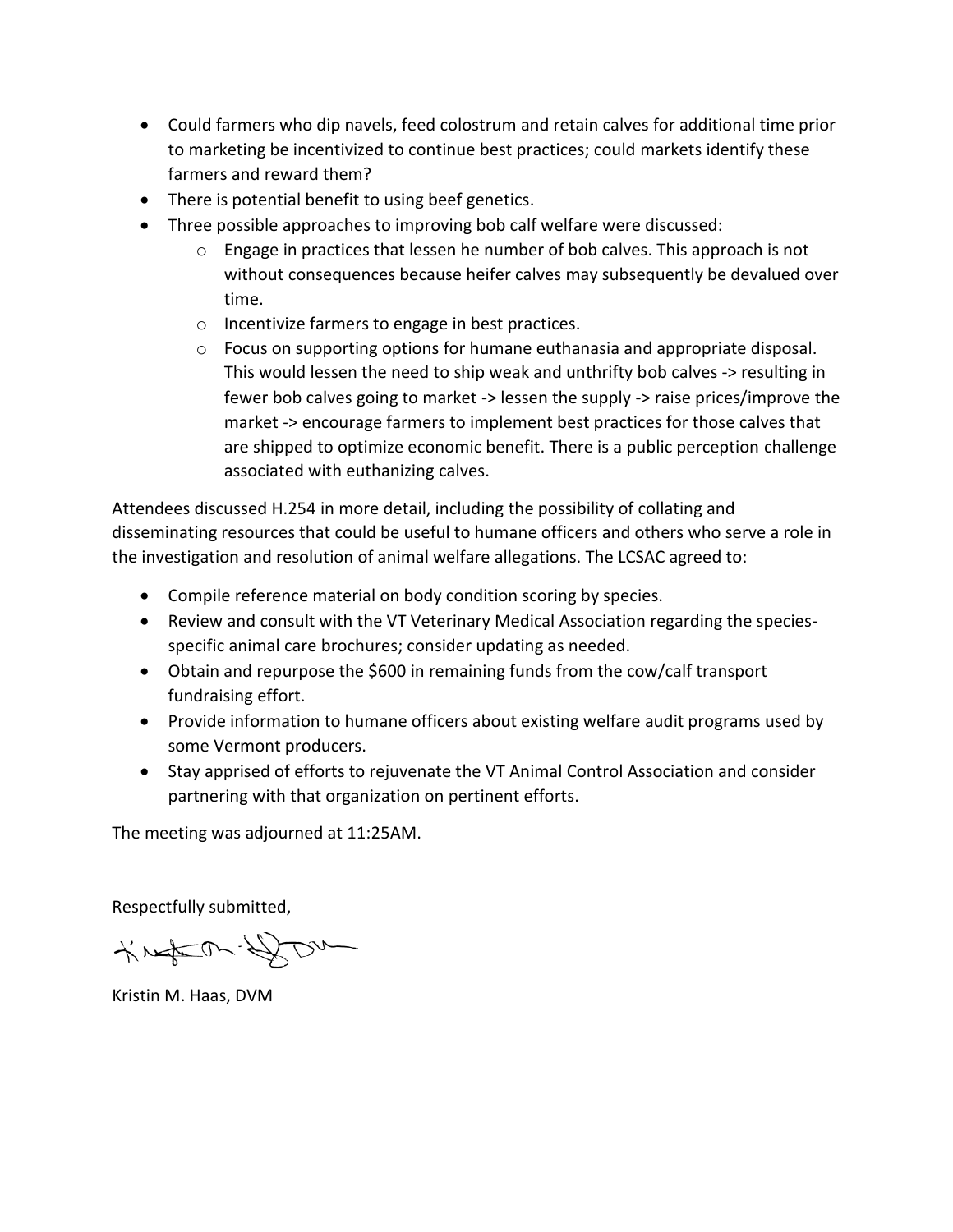## Livestock Care Standards Advisory Council Meeting Minutes

A meeting of the Livestock Care Standards Advisory Council (LCSAC) was held on April 29, 2020 by conference call, due to the Governor's emergency "Stay Home Stay Safe" Order. The conference call information was posted on the Vermont Department of Libraries website, and the meeting followed the state guidance issued re. remote public meetings held during the COVID-19 emergency.

The following LCSAC members participated in the meeting:

Diane Bothfeld (DB); Dr. Kristin Haas (KMH); Les Pike (LP); Dr. Kent Henderson (KEH); JoAnn Nichols; Ben Nottermann; Marcy Wisnowski; Steve Kayhart; Dr. Ruth Blauwiekel (RB); Eliza Rutherford; Dr. Omar Oyarzabal; Brian Kemp (BK)

The following observers (affiliations) participated:

Tara Bronson (Northeast Kingdom Processing); Christina Ashley (Essex Police Department); Dr. Shelley Mehlenbacher (Vermont Agency of Agriculture, Food and Markets)

A quorum being present, Chair DB called the meeting to order at 9:02 AM.

Conference call etiquette and voting ground rules were reviewed. KMH introduced Christina Ashley and Tara Bronson as two pending new members of the LCSAC in varying stages of appointment.

The meeting minutes from September 2019 and February 2020 were approved, with corrections to the participant list and of a typographical error, following a motion made by LP and seconded by KEH.

H.940 was discussed, including bill status and the Council's role and position in the conversation around this bill. This bill proposes to amend the list of individuals authorized to investigate cases of animal cruelty; require humane officers to receive trainings approved by the Animal Cruelty Investigation Advisory Board; require the Board to maintain an index of humane officers who have received the trainings; and allow the Board to create refresher training requirements for humane officers. KMH agreed to follow up with Representative Partridge about bill status – an email was sent but no word back as of the time of this writing.

The Council discussed at length components of a response to VT. National Guard Senior Intelligence Officer Joe Colantoni, who contacted KMH to determine whether the VNG has a role to play in mitigating the negative effects of COVID-19 on livestock movement, slaughter and processing within Vermont. While this is a significant issue, the Council determined that it is likely one best mitigated within the animal agriculture industry and one that would not warrant VNG intervention. KMH provided Mr. Colantoni with the Council's feedback by email following the meeting and expressed appreciation to him for viewing the animal agriculture sector as one worthy of VNG concern.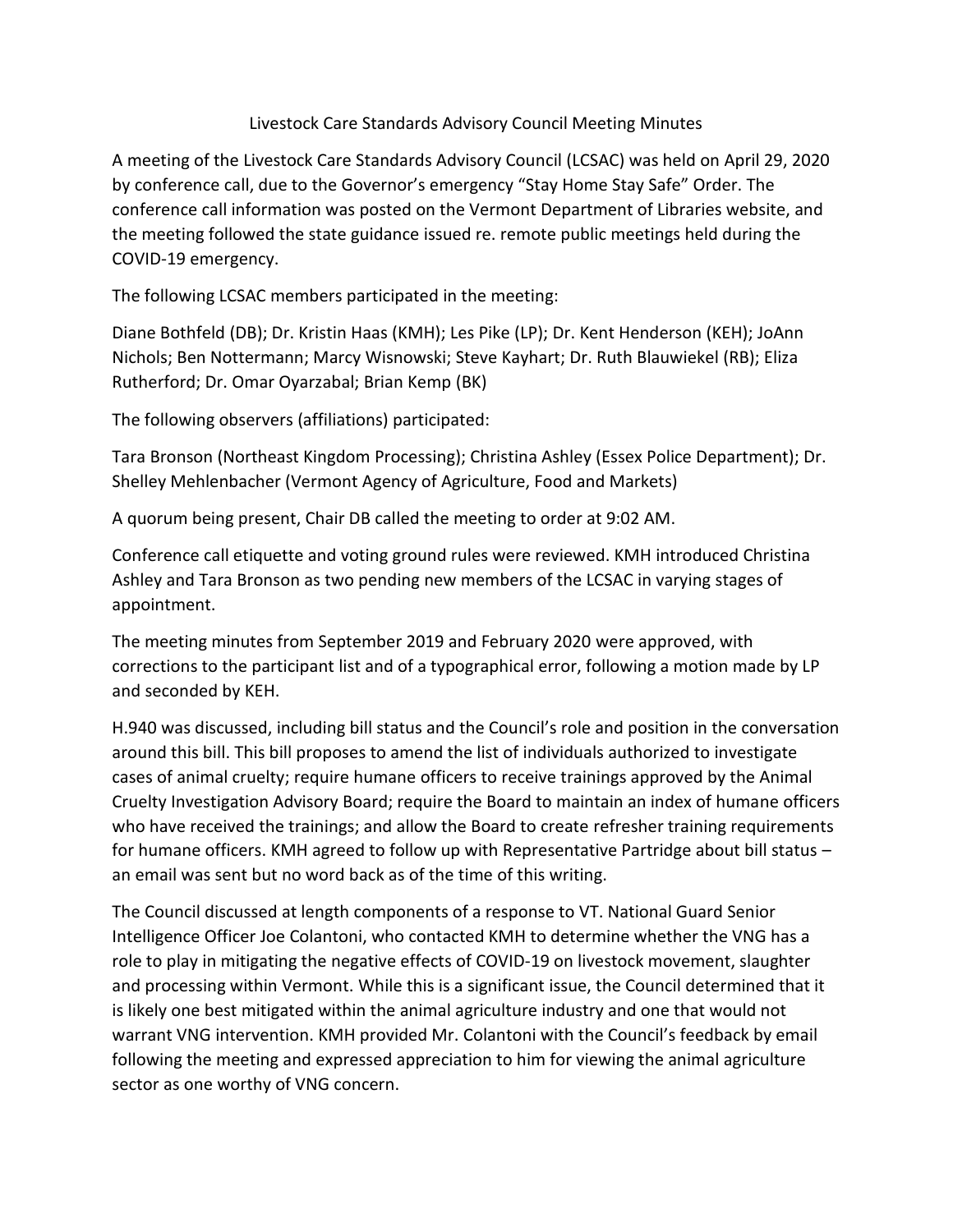KMH reported that due to the COVID-19 pandemic, there had been no progress on the initiatives to develop resource packets for humane officers and report back to the House and Senate agriculture committees on the dairy bob calf issues. These projects will be pursued over the summer.

Members engaged in a discussion regarding COVID-19 impacts to Vermont's meat and dairy sectors, and DB and KMH updated members on regional and national COVID-19-related food supply chain challenges. DB reviewed Addenda10 and 11 to Governor Scott's executive order and updated members on steps the Agency of Agriculture is taking to comply, while continuing to support Vermont's food production/processing systems. Members agreed that it is important for the Agency to provide information from the executive order directly to farmers to ensure broad awareness of this information.

Members agreed to hold the next meeting in September, per the usual meeting schedule. KMH will send an availability poll in late summer to schedule and will reach out to members as needed over the summer to make progress on the initiatives previously referenced.

A public comment period was offered, and there were no comments received.

The meeting was adjourned at 10:27AM, following a motion made by RB and seconded by BK.

Respectfully submitted,

KNACON-DOM

Kristin M. Haas, DVM

## Livestock Care Standards Advisory Council Meeting Minutes

A virtual meeting of the Livestock Care Standards Advisory Council (LCSAC) was held on September 30, 2020 on the Microsoft Teams platform. The meeting log-in information was posted on the Vermont Department of Libraries website, and the meeting followed the state guidance issued re. remote public meetings held during the COVID-19 emergency.

The following LCSAC members participated in the meeting:

Diane Bothfeld (DB); Dr. Kristin Haas (KMH); Les Pike; Dr. Kent Henderson (KEH); JoAnn Nichols (JN); Ben Nottermann; Steve Kayhart; Dr. Ruth Blauwiekel (RB); Eliza Rutherford; Dr. Omar Oyarzabal; Brian Kemp (BK); Tara Oeschger

The following observers (affiliations) participated: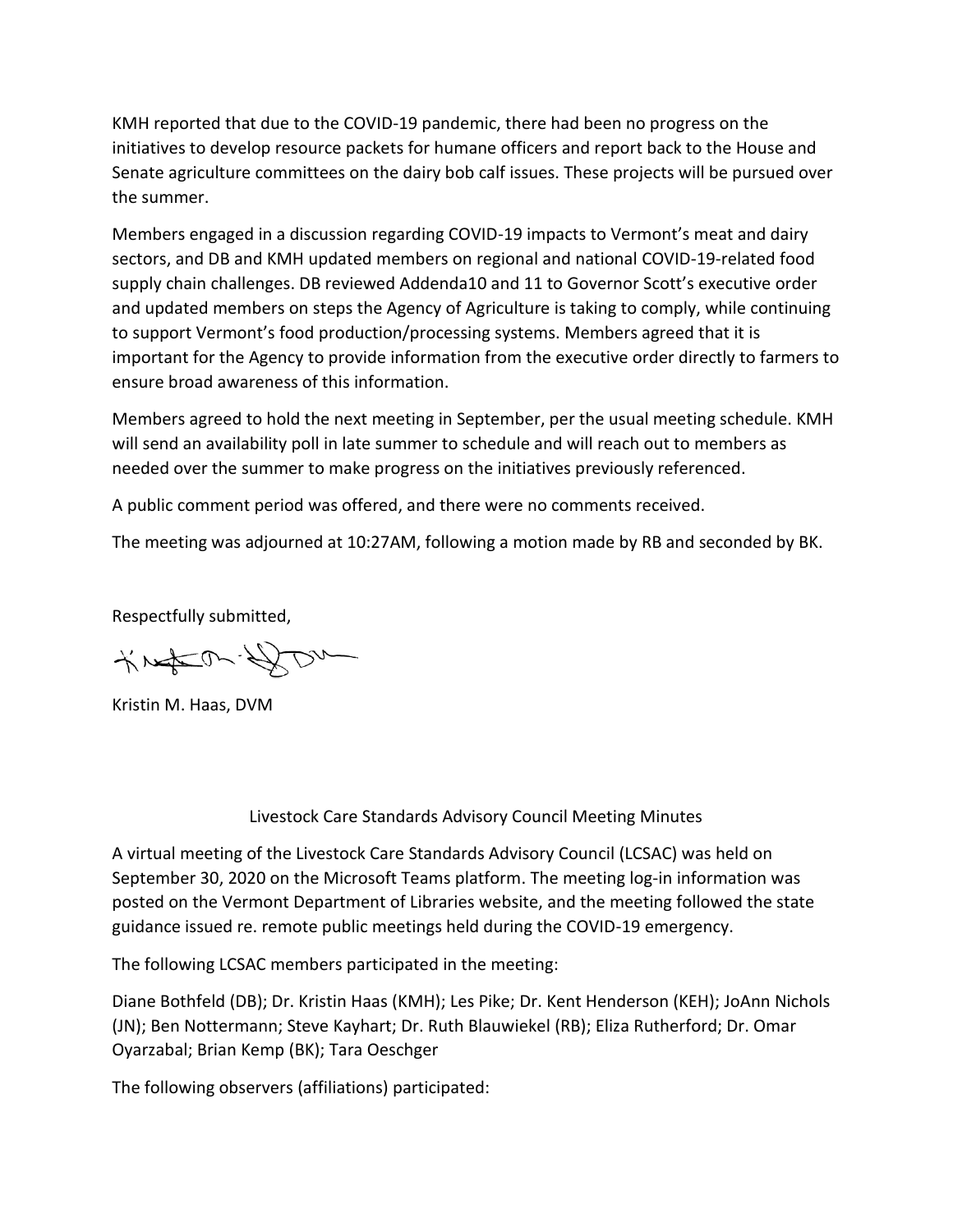Christina Ashley (Essex Police Department) – for a portion of the meeting

A quorum being present, Chair DB called the meeting to order at 9:02 AM.

Council members introduced themselves, including Tara Oeschger (formerly Tara Bronson), who had been appointed to the Council since the April 2020 meeting. KMH provided additional member updates, including notification of Marcy Wisnowski's resignation, and the intent of the Speaker of the House to appoint Christina Ashley to fill the seat vacated by Callie Field and formally reappoint JoAnn Nichols.

Following a motion made by RB and seconded by KEH, the Council approved the April 2020 meeting minutes.

KMH provided an update on the legislation passed during the 2020 regular session that amended the definition of feral swine. Fred Pogmore, wildlife biologist with USDA Wildlife Services, presented an overview of the status of feral swine in VT and New England and an update on the ongoing federal feral swine surveillance initiatives.

KEH opened a Council discussion on Senator Campion's 2020 proposed legislative amendment pertaining to dairy animal welfare. Although this amendment was not incorporated into H.254 (now Act 116), Council members advised that it could resurface in a different context during the 2021 session and have implications beyond animal welfare should it be enacted. The Council also briefly discussed the bill language proposed during the 2020 session by the Animal Cruelty Investigation Advisory Board focused on enhanced training requirements for humane officers.

The initiative to develop a resource packet for humane officers has not begun yet due to competing priorities in KMH's schedule. RB expressed during the meeting a continued willingness to help with the development and suggested follow up off-line. Addendum: following the meeting, JN expressed an interest in helping with this as well.

KMH provided an update on the Agency of Agriculture's initiative to distribute RFID tags for dairy cattle to Vermont farmers at no charge. Approximately 46,000 RFID tags were allotted to Vermont in 2020, and the same number is expected in 2021. The distribution to veterinarians has not consumed the number of tags that was expected, so the Agency will expand these distribution channels going forward to include producers and licensed entities.

An opportunity for public comment was offered, but there were no members of the public in attendance.

During the member open discussion period, DB updated members on the status of the COVIDrelated grant funding available to dairy farmers. The legislature has extended the application deadline for the funding.

KMH will contact members with options for the next meeting.

Following a motion made by BK and seconded by KEH, the meeting adjourned at 10:38AM.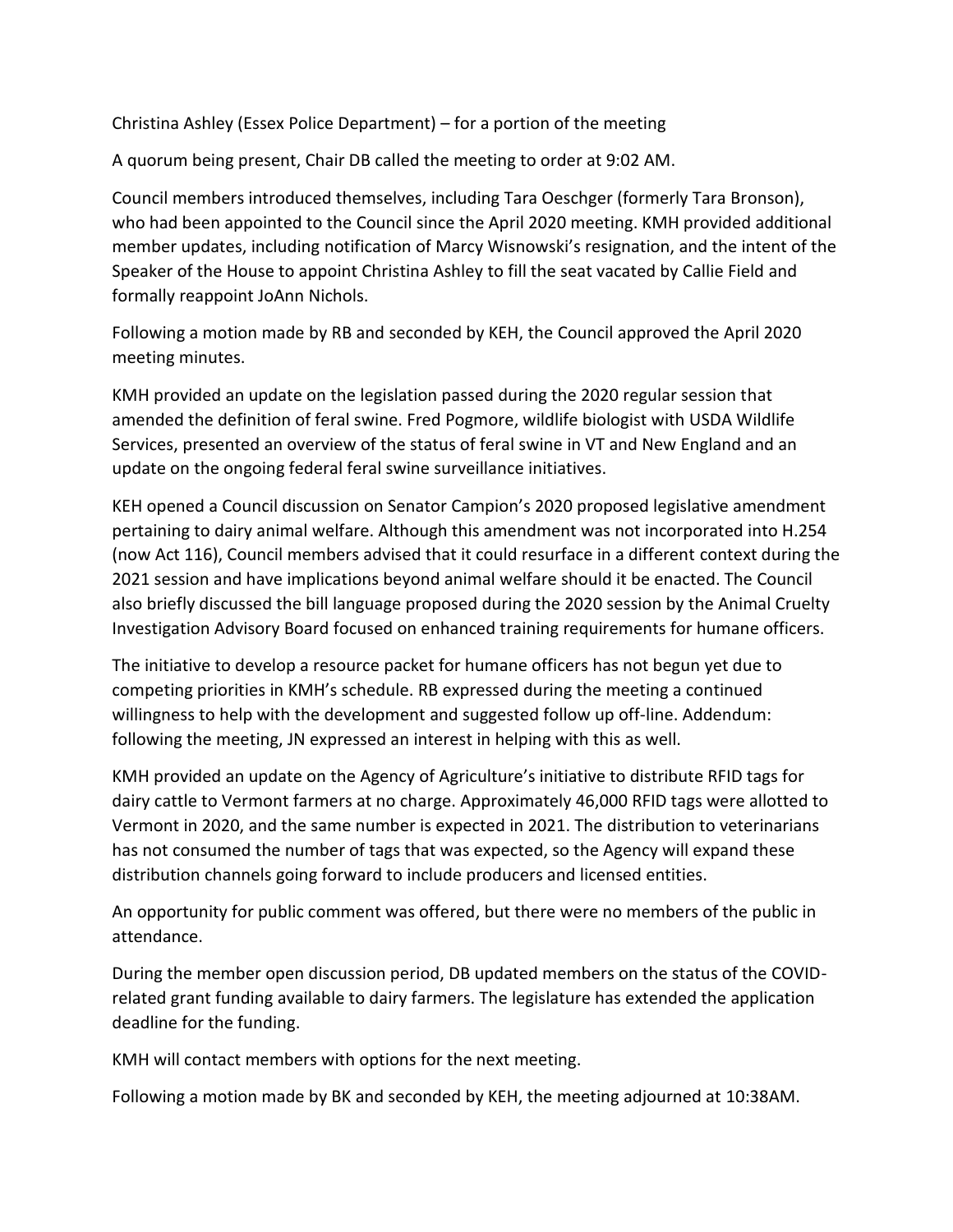Respectfully submitted,

KNACON-DOM

Kristin M. Haas, DVM

Livestock Care Standards Advisory Council Meeting Minutes

A virtual meeting of the Livestock Care Standards Advisory Council (LCSAC) was held on December 16, 2020 using the Microsoft Teams platform. The meeting log-in information was posted on the Vermont Department of Libraries website, and the meeting followed the state guidance issued re. remote public meetings held during the COVID-19 emergency.

The following LCSAC members participated in the meeting:

Diane Bothfeld (DB); Dr. Kristin Haas (KMH); Dr. Kent Henderson (KEH); JoAnn Nichols (JN); Dr. Ruth Blauwiekel (RB); Eliza Rutherford (ER); Dr. Omar Oyarzabal (OO); Tara Oeschger; Christina Ashley (CA); Rhonda Miller; Tracy Webb

A quorum being present, Chair DB called the meeting to order at 9:03 AM.

Christina Ashley, Rhonda Miller and Tracy Webb were introduced as newly appointed LCSAC members. All LCSAC members introduced themselves and provided a brief background. KMH notified members that Les Pike rotated off the LCSAC since the last meeting and that necessary reappointments of other members had been made by appointing authorities.

Following a motion made by RB and seconded by OO, members approved the September 2020 meeting minutes.

RB and JN presented the body condition scoring resource guide draft they developed for input and further refinement by members. This resource is intended for humane officers but could be valuable for owners and livestock/poultry caretakers as well. The following possible amendments to the draft were discussed:

- Adding links to the species-specific animal welfare brochures located on the Vermont Humane Federation website at [https://www.vermonthumane.org/animal](https://www.vermonthumane.org/animal-cruelty/animal-care-brochures/)[cruelty/animal-care-brochures/](https://www.vermonthumane.org/animal-cruelty/animal-care-brochures/) (a link to these resources should also be added to the VAAFM website)
- Including a schematic on the back panel of progression from emaciated to obese body conditions, using a bovine as the model
- Adding schematic diagrams of a horse, chicken and other species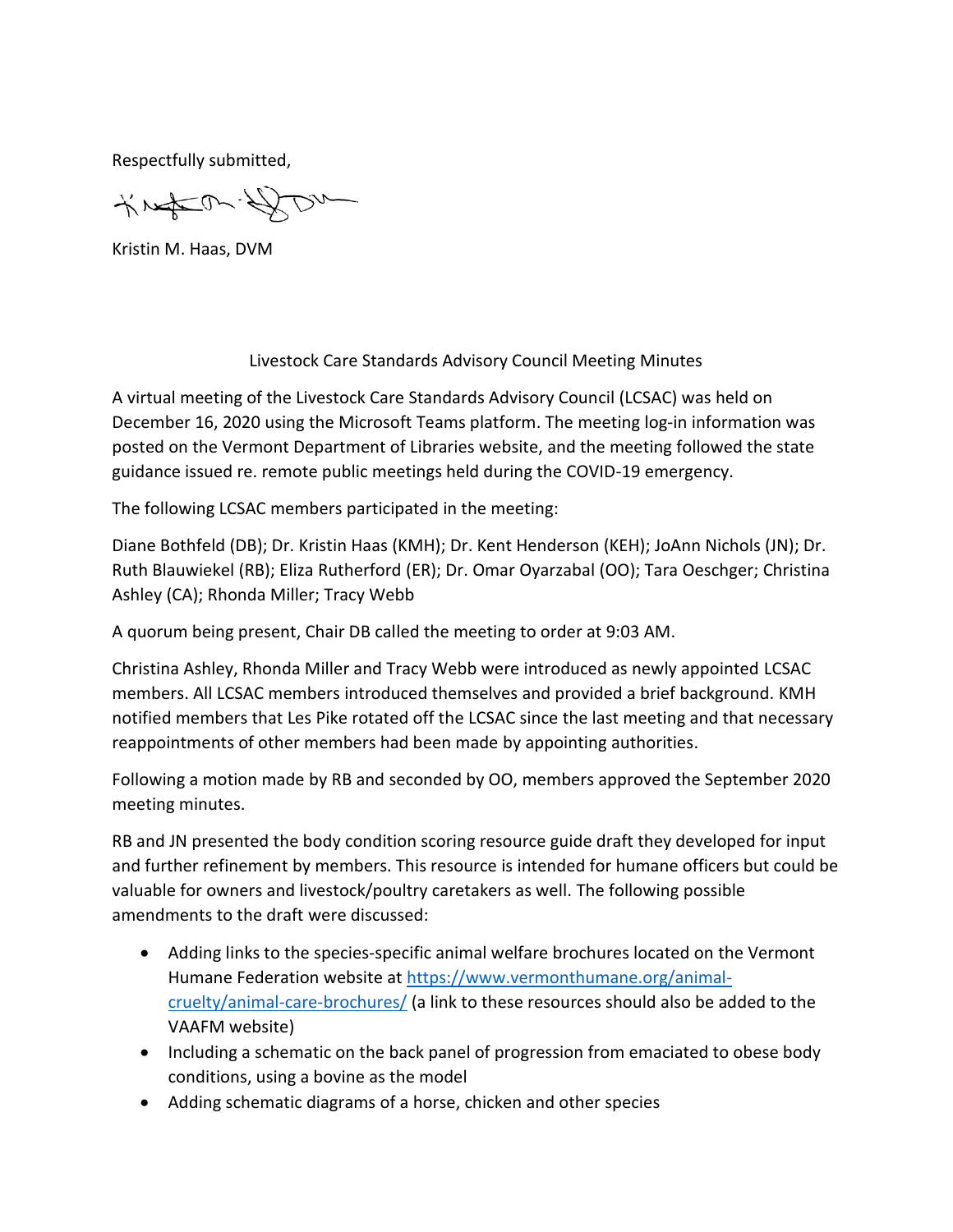• Adding several bullet points regarding the Agency of Agriculture's role in animal welfare investigations

DB volunteered to utilize Agency of Agriculture personnel to finalize the resource, and LCSAC consensus is that it should be turned into a trifold brochure. KMH will continue to communicate with the VT Sustainable Jobs Fund regarding possible funding support remaining from the LCSAC's prior fundraising effort. On a related topic, CA offered to inquire with the VT Police Academy as to whether the annual humane officer training is still occurring as this could be a potential outlet for brochure dissemination.

KEH led a discussion regarding the VT Department of Fish and Wildlife's trapping policy. The Vermont Veterinary Medical Association (VVMA) has been made aware of possible introduction of related legislation in 2021 and some have requested that the VVMA update their position statement on the use of leg hold traps in Vermont. KEH made the LCSAC members aware of this issue in case the Council is solicited for input by the legislature. The LCSAC did not develop a formal position statement on this topic.

RB led a discussion regarding "at-risk" horses to obtain feedback from LCSAC members regarding the scale of this issue in Vermont, the impact of not having horse slaughter as an option, and whether adequate resources are available to horse owners who are experiencing difficulty keeping their animals. Some LCSAC members provided feedback on these issues but a formal position statement was not developed or communicated. KMH agreed to inquire with USDA as to the number of horses shipped to Canada for slaughter each year, and LCSAC members agreed to notify RB of any anecdotal uptick in abandonment or relinquishment of Vermont horses.

DB and KMH provided an update on the Agency of Agriculture's "housekeeping" bill initiatives. Of particular interest to the LCSAC might be the proposed changes to the state-funded veterinary educational loan repayment program and the proposed changes to the definition of livestock dealer.

Members expressed interest in participating in a meeting with Senate and House Committees on Agriculture in February 2021. KMH will contact Linda Leehman to coordinate. Members discussed the rest of the 2021 meeting schedule and agreed that doodle poll scheduling still works well, and that Mondays are undesirable meeting days.

A public comment period was not held because members of the public were not in attendance.

Following a motion made by RB and seconded by ER, the meeting was adjourned at 11:03 AM.

Respectfully submitted,

KNACON-DOM